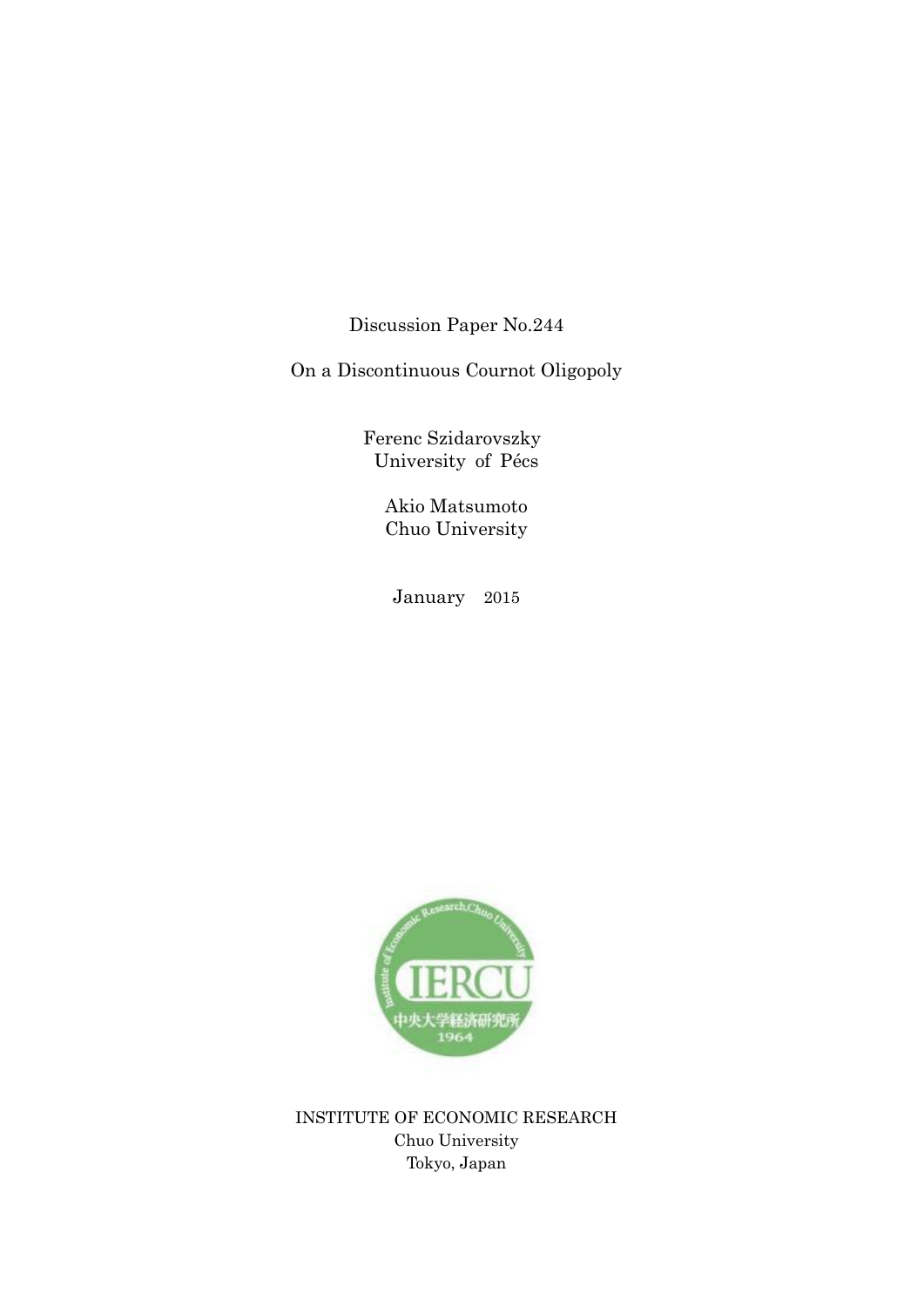# On a Discontinuous Cournot Oligopoly<sup>∗</sup>

Ferenc Szidarovszky† Akio Matsumoto‡

#### Abstract

A modified Cournot oligopoly is introduced and examined in which the firms can treat their wastes up to a certain amount, and if the amount of waste is even higher, then an outside facility is used with a given fixed cost and higher unit cost. The resulting payoff functions become discontinuous. The best response functions of firms are nonincreasing and also might be discontinuous. The best response functions can be modified to depend on the total indutry output, which also might be discontinuous as well as multiple valued. The existence of at least one equilibrium is proved and numerical examples show the possibility of a unique equilibrium as well as that of multiple equilibria.

Keywords: Cournot oligopoly, Discontinuous best responses, Nash equilibrium

<sup>∗</sup>This paper has been prepared while the first author was a visiting professor at the Department of Economics of Chuo University, Tokyo, Japan. The authors highly appreciate the financial supports from the MEXT-Supported Program for the Strategic Research Foundation at Private Universities 2013-2017, the Japan Society for the Promotion of Science (Grant-in-Aid for Scientific Research (C) 24530202, 25380238 and 26380316). The usual disclaimers apply.

<sup>†</sup>Professor, Department of Applied Mathematics, University of Pécs, Ifjúság, u. 6., H-7624, Pécs, Hungary; szidarka@gmail.com

<sup>‡</sup>Professor, Department of Economics, Senior Researcher, International Center for further Development of Dynamic Economic Research, Chuo University, 742-1, Higashi-Nakano, Hachio ji, Tokyo, 192-0393, Japan; akiom@tamacc.chuo-u.ac.jp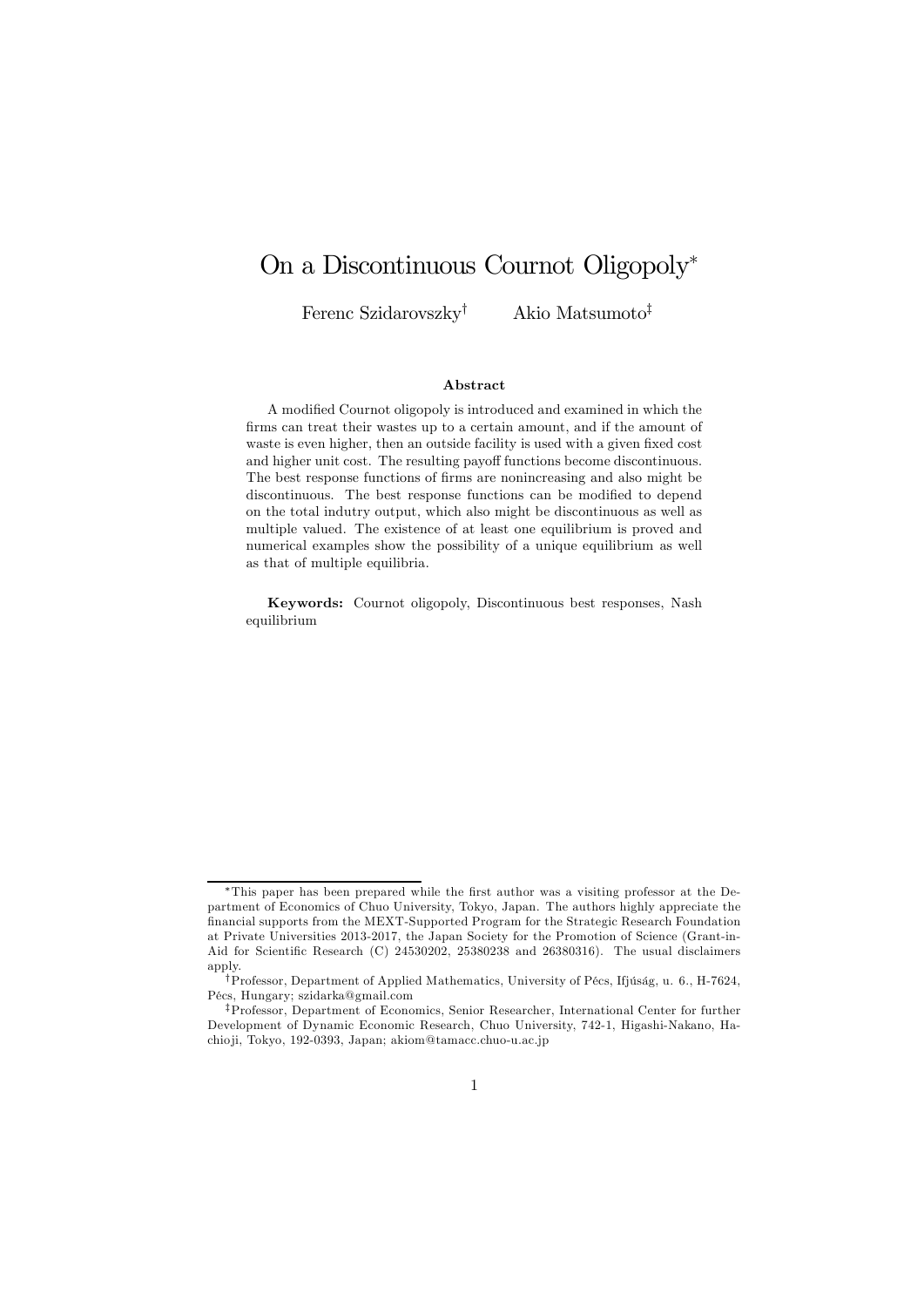### 1 Introduction

Oligopoly theory is one of the most frequently studied subjects in mathematical economics. It dates back to the pioneering work of Cournot (1838) and since then a large number of researchers devoted their efforts to this interesting area. The monograph of Okuguchi (1976) is considered as the most important summary of the earlier results which also includes some of his own fundamental contributions. The multi-product extension of the classical theory with some applications is presented in Okuguchi and Szidarovszky (1999). In recent years nonlinear models occupied the main research focus, a comprehensive summary of the more recent developments is presented in Bischi et al. (2010). Most earlier models assumed differentiable payoff functions, where the analytic treatment was straightforward. In Szidarovszky and Yakowitz (1982) only the continuity of the price and cost functions are assumed with the possibility of infinitely many equilibria where the industry output is unique. The uniqueness of the equilibrium is guaranteed if the price function is differentiable at this point. More recently, Zhao and Szidarovszky (2008) introduced production adjustment costs resulting in non-differentiable payoff functions, where the existence of usually infinitely many equilibria is proved. Similar situation is found in Burr et al. (2014) where the output adjustments are limited from both above and below. The payoff functions are non-differentiable and the best responses discontinuous in this case and there are again infinitely many equilibria except in special cases.

In this paper another variant of the Cournot model is introduced, where the payoff functions are discontinuous, therefore the best responses as functions of the output of the rest of the industry are also discontinuous. Furthermore the best responses as functions of the total industry output are not only discontinuous but might have multiple values.

This paper develops as follows. In Section 2, the mathematical model is introduced and the best responses are determined. In Section 3, the existence of at least one equilibrium is proved and numerical examples shown the possibility of both unique and multiple equilibria. Section 4 concludes the paper and further research directions are mentioned.

#### 2 The Model and Best Responses

Consider an N-firm single-product oligopoly without product differentiation. For mathematical simplicity assume linear price and cost functions,

$$
p(s) = A - Bs
$$

and

$$
C_k(x_k) = c_k x_k
$$

where  $x_k$  is the output of firm k and  $s = \sum_{k=1}^{N} x_k$  is the industry output. Assume that each firm produces some waste proportional to its production level, which can be cleaned or deposited by the firm until a certain amount, and if the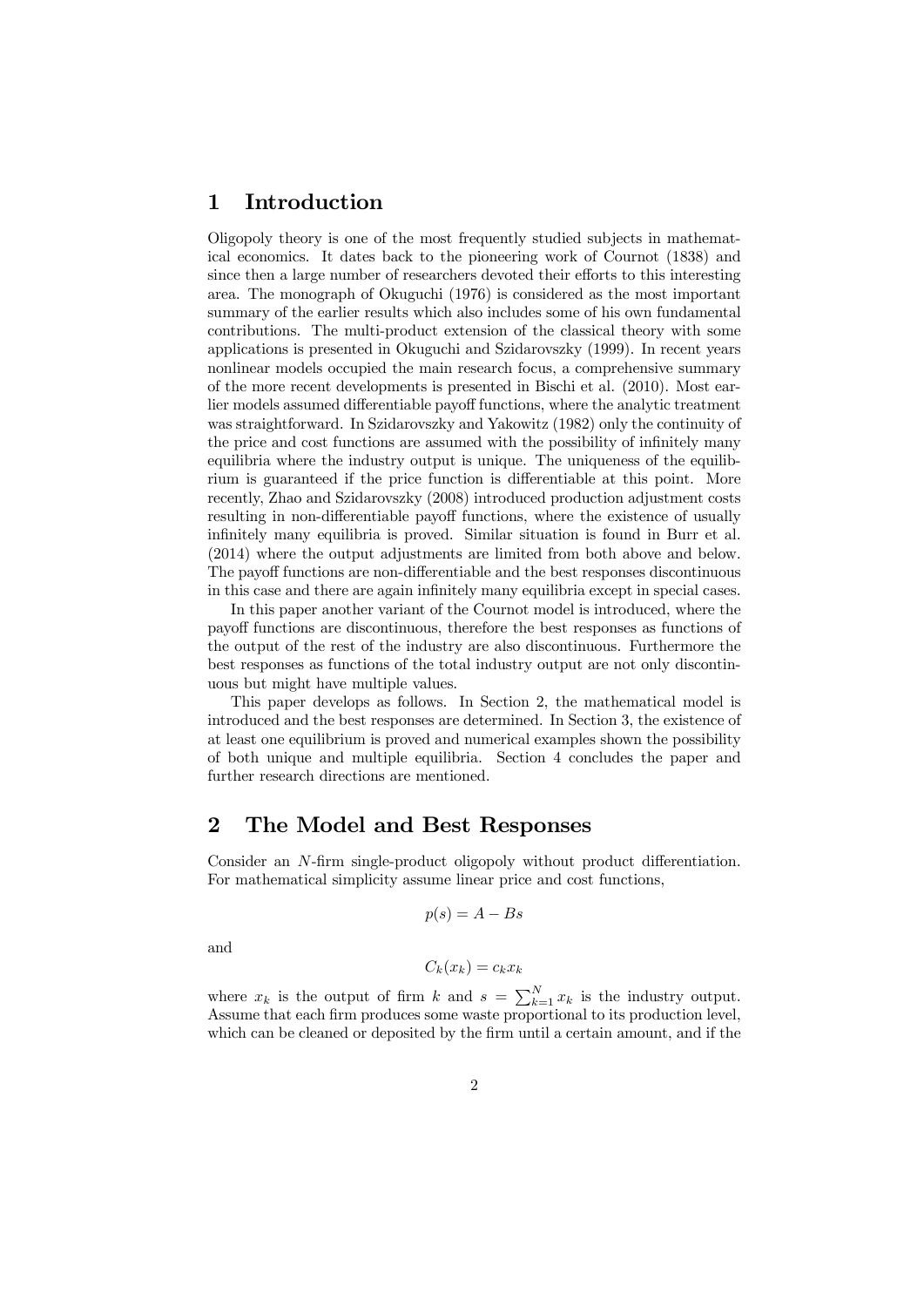waste amount is larger than a certain threshold, then it has to be shipped to be cleaned or deposited by a contractor with higher unit cost than that if the firm itself does the cleaning or depositing and in addition the firm also has to pay a certain fixed cost, which can be interpreted as the setup or transportation cost. So the payoff of firm  $k$  can be written as follows:

$$
\varphi_k = x_k(A - Bs_k - Bx_k) - c_k x_k - \begin{cases} \alpha_k x_k & \text{if } x_k \le K_k, \\ a_k + \beta_k x_k & \text{if } x_k > K_k \end{cases}
$$
 (1)

where  $s_k = \sum_{\ell \neq k}^{N} x_{\ell}$  is the output of the rest of the industry for firm k,  $\alpha_k$ and  $\beta_k$  are the costs of cleaning or depositing the waste per unit production (since amount of waste is proportional to the output level), and  $a_k$  is the fixed cost and  $K_k$  is the maximum output level which generates the maximum waste amount that the firm can treat. There are several possibilities for the shape of  $\varphi_k$ , which are summarized in Figure 1, where  $L_k$  is the capacity limit of the firm.



Figure 1. Possible shapes of the payoff functions

Case 1

It occurs, when

$$
\frac{\partial \varphi_k}{\partial x_k} \le 0 \text{ at } x_k = 0,
$$

which is the case when

$$
A - Bs_k - c_k - \alpha_k \le 0
$$

that is,

$$
s_k \ge \frac{A - c_k - \alpha_k}{B}.\tag{2}
$$

In this case the best response of the firm is

$$
R_k(s_k) = 0.\t\t(3)
$$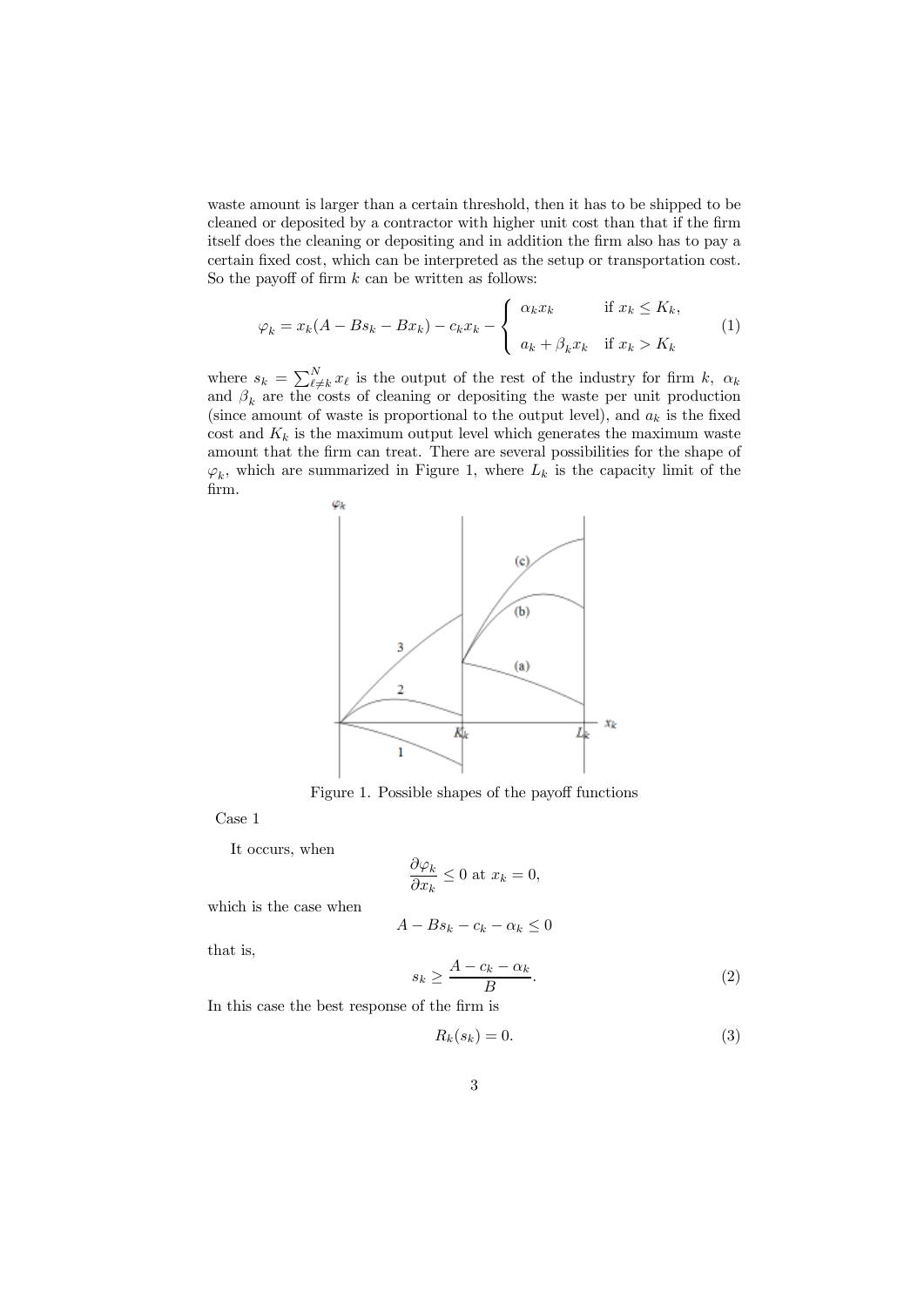Case 2

It occurs, when

$$
\frac{\partial \varphi_k}{\partial x_k} > 0
$$
 at  $x_k = 0$  and  $\frac{\partial \varphi_k}{\partial x_k} \le 0$  at  $x_k = K_{k^-}$ ,

that is, when (2) is violated with strict inequality and

$$
A - Bs_k - 2BK_k - c_k - \alpha_k \le 0,
$$

so

$$
\frac{A - c_k - \alpha_k}{B} - 2K_k \le s_k < \frac{A - c_k - \alpha_k}{B},\tag{4}
$$

and in this case the best response is the stationary point:

$$
R_k(s_k) = \frac{A - c_k - \alpha_k}{2B} - \frac{s_k}{2}.\tag{5}
$$

Case 3

This is the case when

$$
\frac{\partial \varphi_k}{\partial x_k} > 0
$$
 at both  $x_k = 0$  and  $x_k = K_{k^-}$ ,

so

$$
s_k < \frac{A - c_k - \alpha_k}{B} - 2K_k. \tag{6}
$$

There are three subcases depending on the signs of the derivative

$$
\frac{\partial \varphi_k}{\partial x_k} \text{ at } x_k = K_{k^+} \text{ and } x_k = L_k.
$$

In case  $3(a)$ ,

$$
\frac{\partial \varphi_k}{\partial x_k} \le 0 \text{ at } x_k = K_{k^+}
$$

which can be written as

$$
s_k \ge \frac{A - c_k - \beta_k}{B} - 2K_k,\tag{7}
$$

and clearly

$$
R_k(s_k) = K_k \tag{8}
$$

in this case.

Case  $3(b)$  occurs when in addition to  $(6)$ ,

$$
\frac{\partial \varphi_k}{\partial x_k} > 0
$$
 at  $x_k = K_{k+}$  and  $\frac{\partial \varphi_k}{\partial x_k} < 0$  at  $x_k = L_k$ .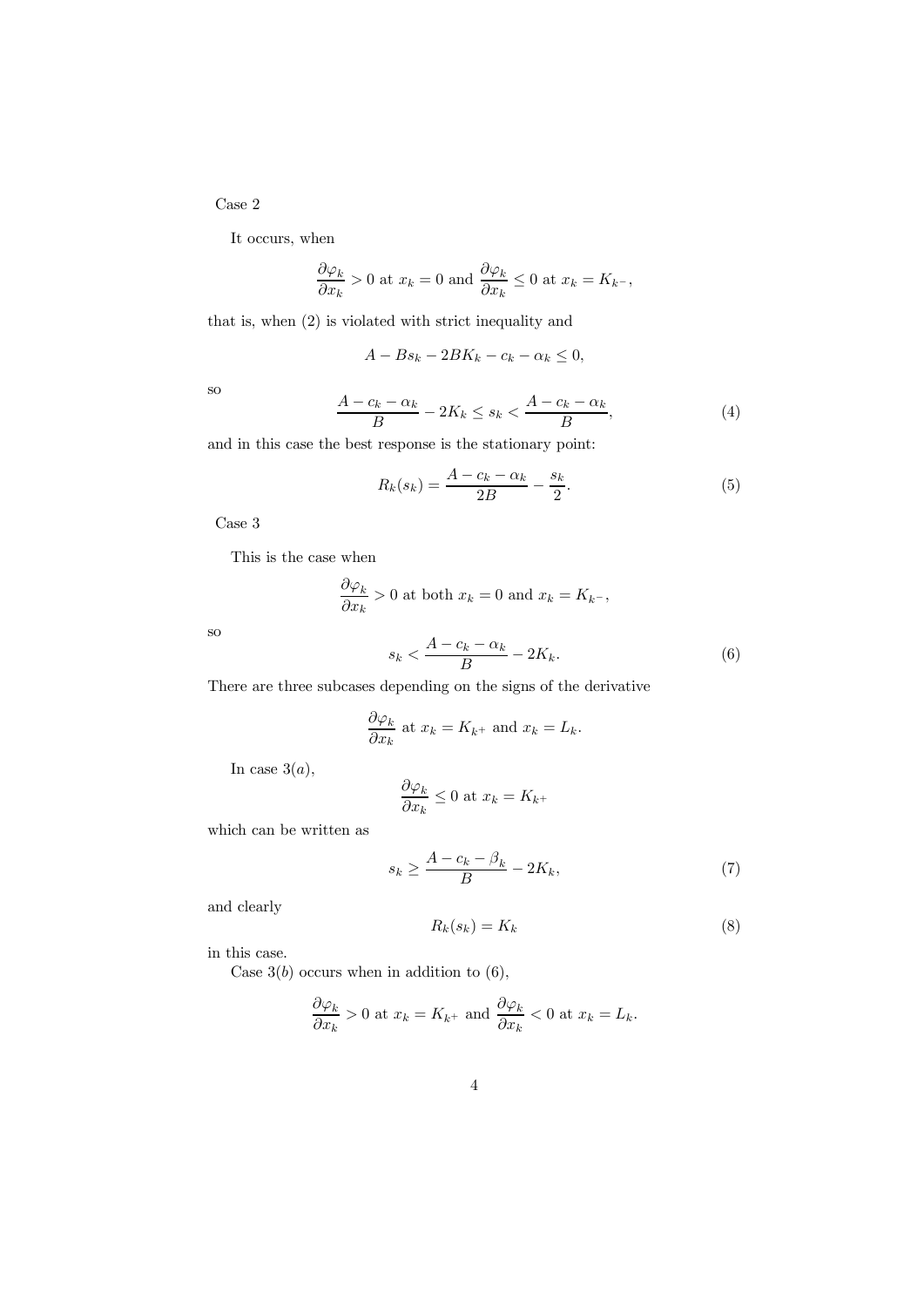That is,

$$
\frac{A - c_k - \beta_k}{B} - 2L_k < s_k < \frac{A - c_k - \beta_k}{B} - 2K_k. \tag{9}
$$

The stationary point between  $K_k$  and  $L_k$  is

$$
x_k^* = \frac{A - c_k - \beta_k}{2B} - \frac{s_k}{2}
$$
 (10)

and now the function values  $\varphi_k(x_k^*)$  and  $\varphi_k(K_k)$  have to be compared. Notice first that

$$
\varphi_k(x_k^*) = \left(\frac{A - c_k - \beta_k}{2B} - \frac{s_k}{2}\right) \left(A - Bs_k - \frac{A - c_k - \beta_k - Bs_k}{2} - c_k - \beta_k\right) - a_k
$$

$$
= \frac{B}{4} \left(\frac{A - c_k - \beta_k}{B} - s_k\right)^2 - a_k.
$$

Since

$$
\varphi_k(K_k) = K_k (A - Bs_k - BK_k - c_k - \alpha_k),
$$

we have

$$
\varphi_k(x_k^*) > \varphi_k(K_k)
$$

if and only if

$$
\left(\frac{A-c_k-\beta_k}{B}-s_k\right)^2 > \frac{4K_k}{B}\left(A-Bs_k-BK_k-c_k-\alpha_k\right) + \frac{4a_k}{B},
$$

which is a quadratic inequality for  $s_k$ :

$$
0 < s_k^2 + s_k \left( 4K_k - 2\frac{A - c_k - \beta_k}{B} \right) + \left( -\frac{4AK_k}{B} + 4K_k^2 + \frac{4K_k(c_k + \alpha_k)}{B} + \left( \frac{A - c_k - \beta_k}{B} \right)^2 - \frac{4a_k}{B} \right).
$$

The discriminant of the right hand side is

$$
D = \frac{16}{B} (a_k + K_k(\beta_k - \alpha_k)),
$$

so its two roots are

$$
s_k^{\pm} = \frac{A - c_k - \beta_k}{B} - 2K_k \pm \sqrt{\frac{4}{B} (a_k + K_k(\beta_k - \alpha_k))}.
$$
 (11)

The root  $s_k^+$  violates (9), so the only feasible root is  $s_k^-$ , if it satisfies the left hand side of (9),

$$
\frac{A-c_k-\beta_k}{B} - 2K_k - \sqrt{\frac{4}{B}(a_k + K_k(\beta_k - \alpha_k))} > \frac{A-c_k-\beta_k}{B} - 2L_k
$$

which can be rewritten as

$$
L_k - K_k > \sqrt{\frac{a_k + K_k(\beta_k - \alpha_k)}{B}}.\tag{12}
$$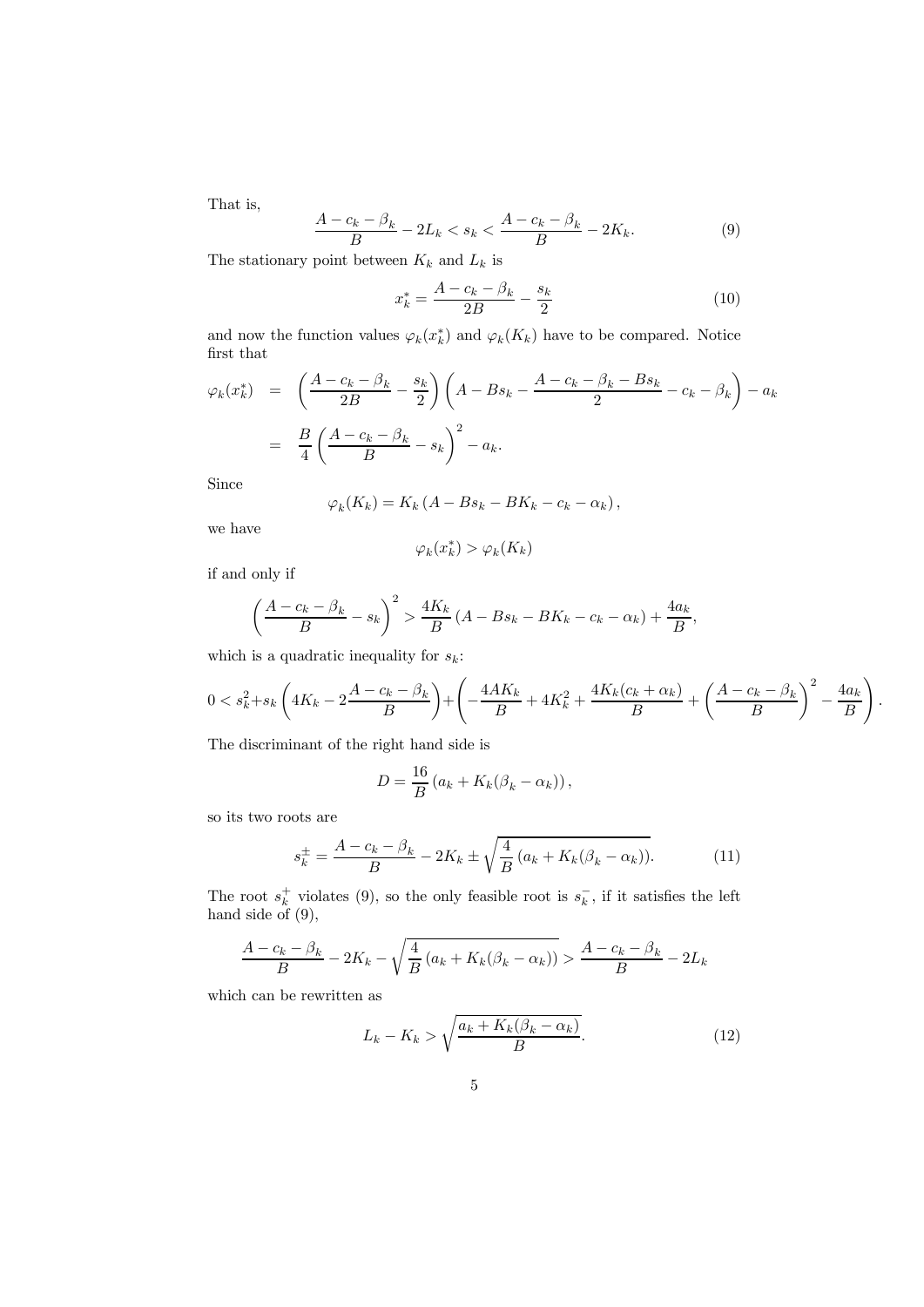In the case of  $s_k < s_k^-$ ,

$$
R_k(s_k) = x_k^*.
$$

If  $s_k > s_k^-$ , then

$$
R_k(s_k) = K_k
$$

and if  $s_k = s_k^-$ , then

$$
R_k(s_k) = \{K_k, x_k^*\}.
$$

If  $s_k^-$  is not feasible, then

$$
s_k^- \le \frac{A - c_k - \beta_k}{B} - 2L_k,
$$

so in the entire interval (9),

$$
R_k(s_k) = K_k.
$$

Notice that  $s_k^-$  satisfies the right hand side of (9).

In the case of  $3(c)$ ,

$$
\frac{\partial \varphi_k}{\partial x_k} \ge 0 \text{ at } x_k = L_k,
$$

so

$$
0 \le s_k \le \frac{A - c_k - \beta_k}{B} - 2L_k \tag{13}
$$

and in this case both  $K_k$  and  $L_k$  might be best response, so we have to compare the values of  $\varphi_k(K_k)$  and  $\varphi_k(L_k)$ . Notice first that

$$
\varphi_k(K_k) > \varphi_k(L_k)
$$

if and only if

$$
K_k (A - Bs_k - BK_k - c_k - \alpha_k) > L_k (A - Bs_k - BL_k - c_k - \beta_k) - a_k
$$

which can be written as

$$
s_k > s_k^* = \frac{A - c_k - \beta_k}{B} - (L_k + K_k) - \frac{a_k + K_k(\beta_k - \alpha_k)}{B(L_k - K_k)}.
$$
 (14)

It is easy to see that

$$
s_k^* \le \frac{A - c_k - \beta_k}{B} - 2L_k
$$

if and only if

$$
L_k - K_k \le \sqrt{\frac{a_k + K_k(\beta_k - \alpha_k)}{B}}.\tag{15}
$$

It is easy to see that  $s_k^* \leq s_k^-$ , and equality holds if and only if

$$
s_k^- = s_k^* = \frac{A - c_k - \beta_k}{B} - 2L_k.
$$

In comparing (12) and (15), we can conclude the followings: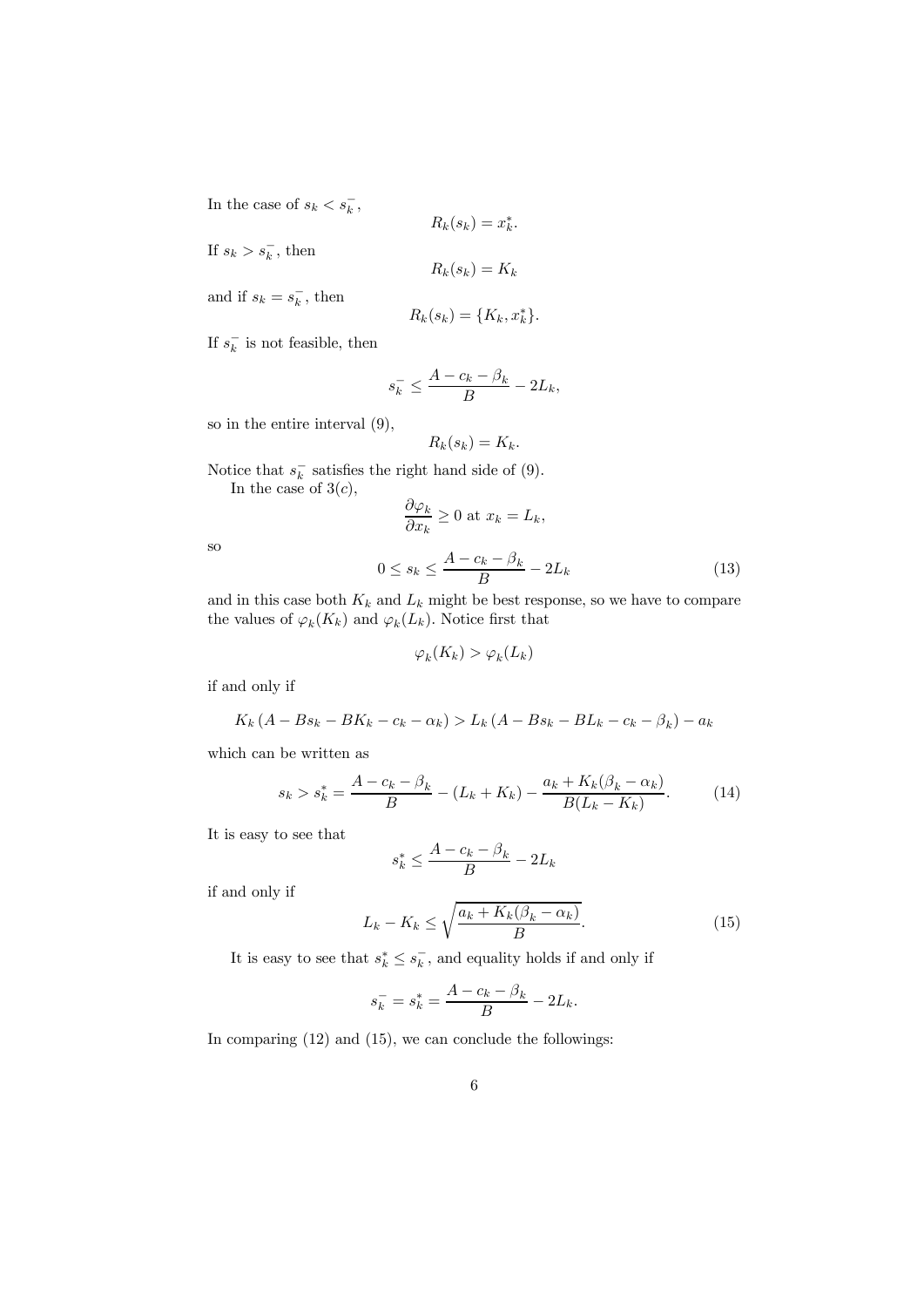If  $s_k^-$  is interior in interval (9), then (12) holds with strict inequality, then (15) is violated, so

$$
s_k^* > \frac{A - c_k - \beta_k}{B} - 2L_k
$$

implying that  $R_k(s_k) = L_k$  in interval (13).

If

$$
s_k^- = \frac{A - c_k - \beta_k}{B} - 2L_k,
$$

then (12) holds with equality, so (15) implies that  $s_k^- = s_k^*$  at this point, so

$$
R_k(s_k^-) = \{K_k; L_k\}
$$

and

 $R_k(s_k) = L_k$  again in all other points of interval (13).

If

$$
s_k^- < \frac{A - c_k - \beta_k}{B} - 2L_k,
$$

then (12) is violated with strict inequality, so (15) implies that

$$
s_k^* < \frac{A - c_k - \beta_k}{B} - 2L_k.
$$

If it is positive, then

$$
R_k(s_k^*) = \{K_k; L_k\},
$$
  

$$
R_k(s_k) = \begin{cases} K_k & \text{for } s_k > s_k^* \\ L_k & \text{for } s_k < s_k^* .\end{cases}
$$

If  $s_k^* = 0$ , then

 $R_k(s_k) = K_k$  for all positive  $s_k$  values in interval (13),

 $R_k(0) = \{K_k; L_k\}.$ 

If  $s_k^* < 0$ , then

 $R_k(s_k) = K_k$  for all  $s_k$  from interval (13).

The possible shapes of  $R_k(s_k)$  are shown in Figure 2, where 2(a) represents the case when neither  $s_k^*$  nor  $s_k^-$  is feasible, part 2(b) shows the case, when only  $s_k^-$  is feasible and 2(c) the case when only  $s_k^*$  is feasible which includes the extreme case of

$$
s_k^* = s_k^- = \frac{A - c_k - \beta_k}{B} - 2L_k.
$$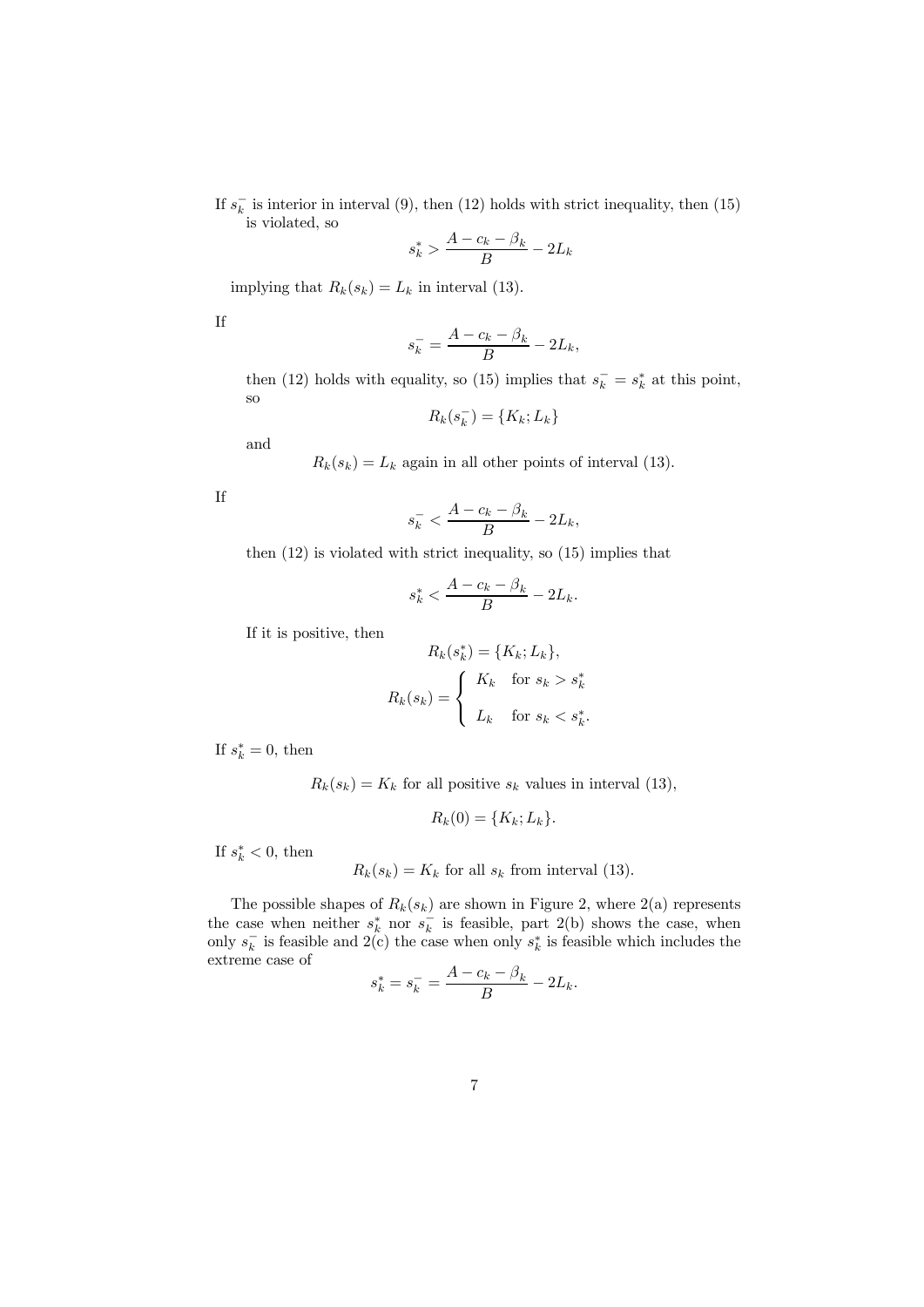

Figure 2. Possible shapes of best responses

In case (a) the best response function is continuous, however in cases (b) and (c), it is discontinuous by having jump at  $s_k = s_k^-$  and  $s_k = s_k^*$ , respectively.

We can also rewrite the best responses as functions of the total industry output s. In case 1,  $\bar{R}_k(s) = 0$  with

$$
s \ge \frac{A - c_k - \alpha_k}{B}.\tag{16}
$$

In case 2, from (5) we have

$$
s = s_k + x_k = \frac{A - c_k - \alpha_k}{2B} + \frac{s_k}{2}
$$

therefore the range of  $s$  is

$$
\frac{A - c_k - \alpha_k}{B} - K_k \le s < \frac{A - c_k - \alpha_k}{B} \tag{17}
$$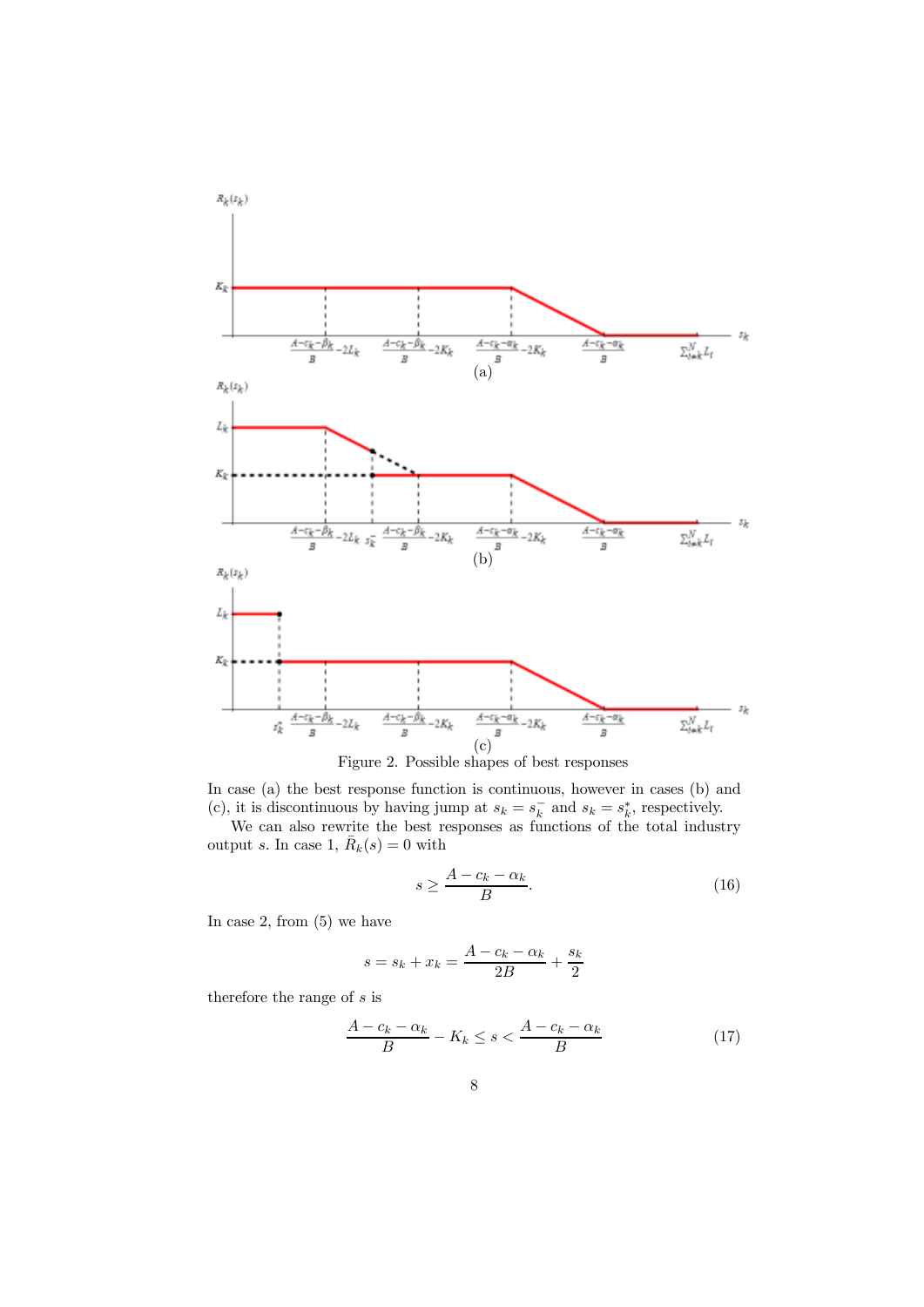and the best response satisfies equation

$$
x_k = \frac{A - c_k - \alpha_k}{2B} - \frac{s - x_k}{2}
$$

which implies that

$$
x_k = \frac{A - c_k - \alpha_k}{B} - s. \tag{18}
$$

In case 3(a),  $\bar{R}_k(s) = K_k$  and since  $s_k$  satisfies (6) and (7),

$$
\frac{A - c_k - \beta_k}{B} - K_k \le s < \frac{A - c_k - \alpha_k}{B} - K_k. \tag{19}
$$

In case 3(b) we have two subcases. If  $s_k^-$  is not feasible, then  $\bar{R}_k(s) = K_k$  and from (9),

$$
\frac{A - c_k - \beta_k}{B} - 2L_k + K_k < s < \frac{A - c_k - \beta_k}{B} - K_k.
$$

If  $s_k^-$  is feasible, then in the case of  $s_k > s_k^-$ ,  $\bar{R}_k(s) = K_k$  with the domain

$$
s_k^- + K_k < s < \frac{A - c_k - \beta_k}{B} - K_k. \tag{20}
$$

If  $s_k < s_k^-$ , then  $\bar{R}_k(s) = x_k^*$ , so from (10),

$$
s = x_k^* + s_k = \frac{A - c_k - \beta_k}{2B} + \frac{s_k}{2}
$$

with domain

so

$$
\frac{A - c_k - \beta_k}{B} - L_k < s < \frac{A - c_k - \beta_k}{2B} + \frac{s_k^-}{2} \tag{21}
$$

and the best response is obtained from equation

$$
s = \frac{A - c_k - \beta_k}{2B} + \frac{s - x_k}{2}
$$

$$
\bar{R}_k(s) = \frac{A - c_k - \beta_k}{B} - s.
$$
(22)

In case 3(c) we also have two subcases. Assume first that  $s_k^*$  is not feasible, then  $R_k(s_k) = K_k$  if  $s_k^-$  is not feasible as well, or  $R_k(s_k) = L_k$  if  $s_k^-$  is feasible. In the first case,

$$
K_k \le s \le \frac{A - c_k - \beta_k}{B} - 2L_k + K_k, \ \bar{R}_k(s) = K_k \tag{23}
$$

and in the second case

$$
L_k \le s \le \frac{A - c_k - \beta_k}{B} - L_k, \ \bar{R}_k(s) = L_k. \tag{24}
$$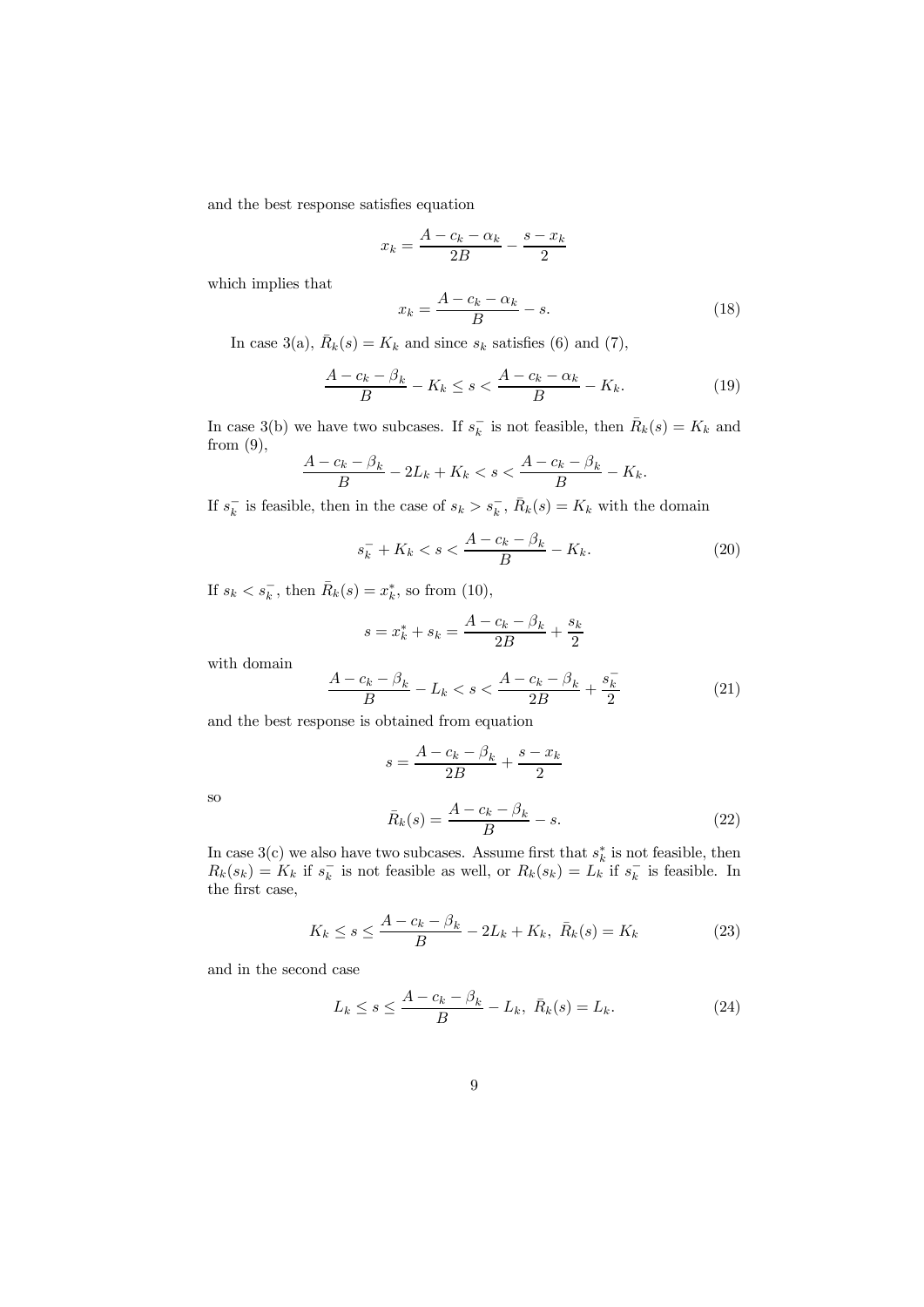If  $s_k^*$  is feasible, then  $\bar{R}_k(s_k^*) = \{K_k; L_k\}$ ,  $R_k(s_k) = K_k$  for  $s_k > s_k^*$  and  $R_k(s_k) =$  $L_k$  for  $s_k < s_k^*$ . The last two cases are as follows:

$$
s_k^* + K_k \le s \le \frac{A - c_k - \beta_k}{B} - 2L_k + K_k, \ \bar{R}_k(s) = K_k \tag{25}
$$

and

$$
L_k \le s \le s_k^* + L_k, \ \bar{R}_k(s) = L_k. \tag{26}
$$

Figure 3 shows the possible shapes of  $\bar{R}_k(s)$ , where part (a) gives the case when neither  $s_k^-$  nor  $s_k^*$  is feasible, part (b) shows the graph when only  $s_k^-$  is feasible and part (c) is the case when only  $s_k^*$  is feasible or the border line case of

$$
s_k^- = s_k^* = \frac{A - c_k - \beta_k}{B} - 2L_k.
$$

In particular cases one or more segments for smaller or larger values of  $s$  might be missing.

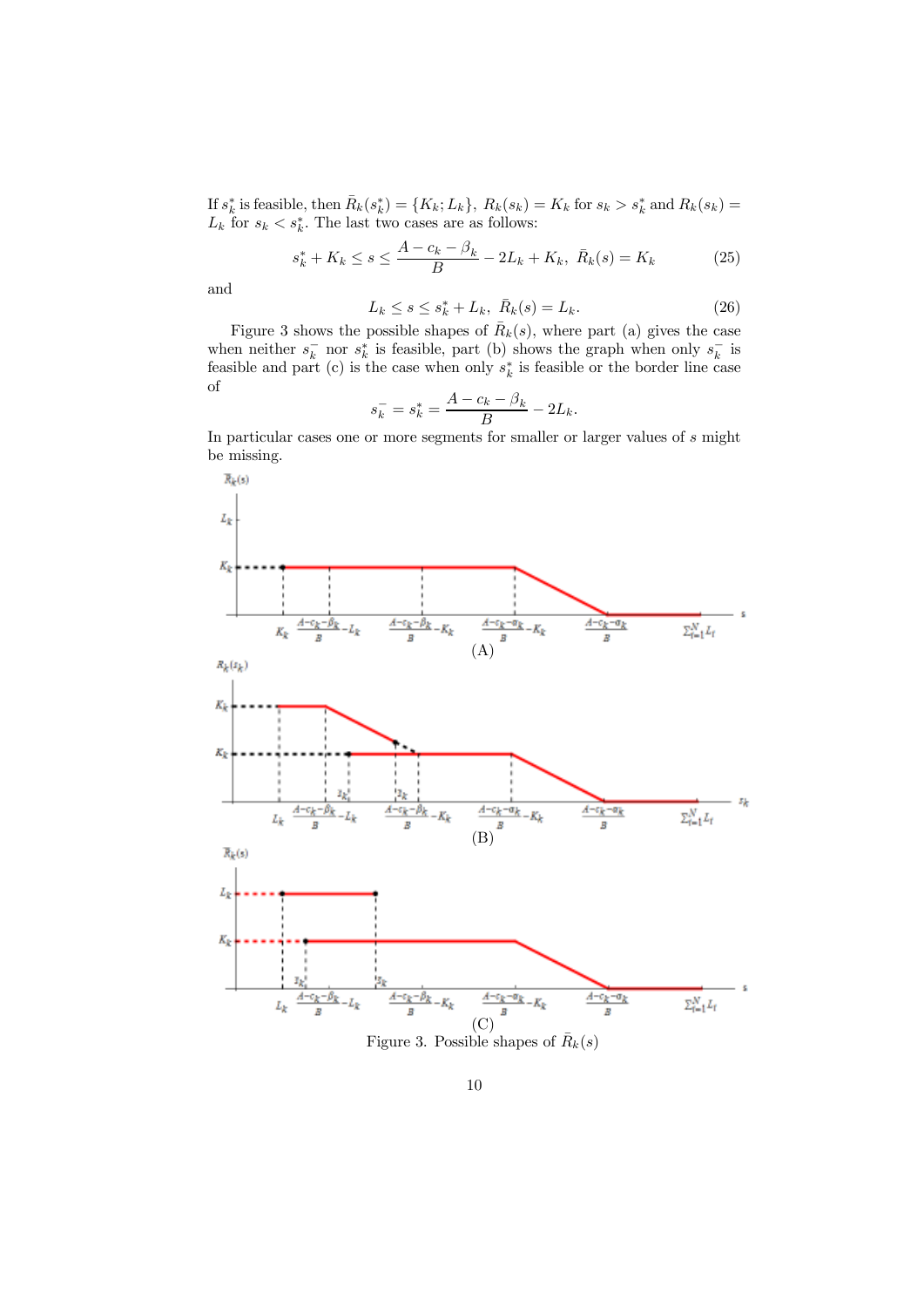In Figure 3(b)

$$
\bar{s}_k = s_k^- + K_k
$$
 and  $\tilde{s}_k = \frac{A - c_k - \beta_k}{2B} + \frac{s_k^-}{2}$ .

Notice that from (9),

$$
\tilde{s}_k=\frac{A-c_k-\beta_k}{2B}+\frac{s_k^-}{2}\leq \frac{A-c_k-\beta_k}{2B}+\frac{A-c_k-\beta_k}{2B}-K_k=\frac{A-c_k-\beta_k}{B}-K_k
$$

and

$$
\tilde{s}_k \ge \frac{A - c_k - \beta_k}{2B} + \frac{A - c_k - \beta_k}{2B} - L_k = \frac{A - c_k - \beta_k}{B} - L_k.
$$

In addition,

$$
\tilde{s}_k = \frac{A - c_k - \beta_k}{2B} + \frac{s_k^-}{2} > s_k^- + K_k = \bar{s}_k
$$

since it can be written as

$$
s_k^- < \frac{A - c_k - \beta_k}{B} - 2K_k,
$$

which is true by  $(11)$ .

Notice that the jumps in Figures  $3(b)$  and  $3(c)$  have  $45^{\circ}$  slopes, since in Figure 3(b), by  $(10)$ ,

$$
x_k^*(\tilde{s}_k) - K_k = \left(\frac{A - c_k - \beta_k}{B} - \tilde{s}_k\right) - K_k = \frac{A - c_k - \beta_k}{2B} - \frac{s_k^-}{2} - K_k
$$

and

$$
\tilde{s}_k - \bar{s}_k = \left(\frac{A - c_k - \beta_k}{2B} + \frac{s_k^-}{2}\right) - \left(s_k^- + K_k\right)
$$

are equal. Furthermore in Figure 3(c),

$$
\bar{s}_k = s_k^* + K_k \text{ and } \tilde{s}_k = s_k^* + L_k,
$$

and

$$
\tilde{s}_k - \bar{s}_k = (s_k^* + L_k) - (s_k^* + K_k) = L_k - K_k.
$$

## 3 Equilibrium Analysis

The equilibrium is the solution of equation

$$
\sum_{k=1}^{N} \bar{R}_k(s) = s.
$$
 (27)

Consider the left hand side, which can be denoted by  $H(s)$ . With any value  $s > 0$  an  $\bar{R}_k(s)$  exists if  $s \geq R_k(0)$ . So  $\left[ R_k(0), \sum_{k=1}^N \frac{1}{k!} \right]$  $\int_{\ell=1}L_{\ell}$ T is the interval for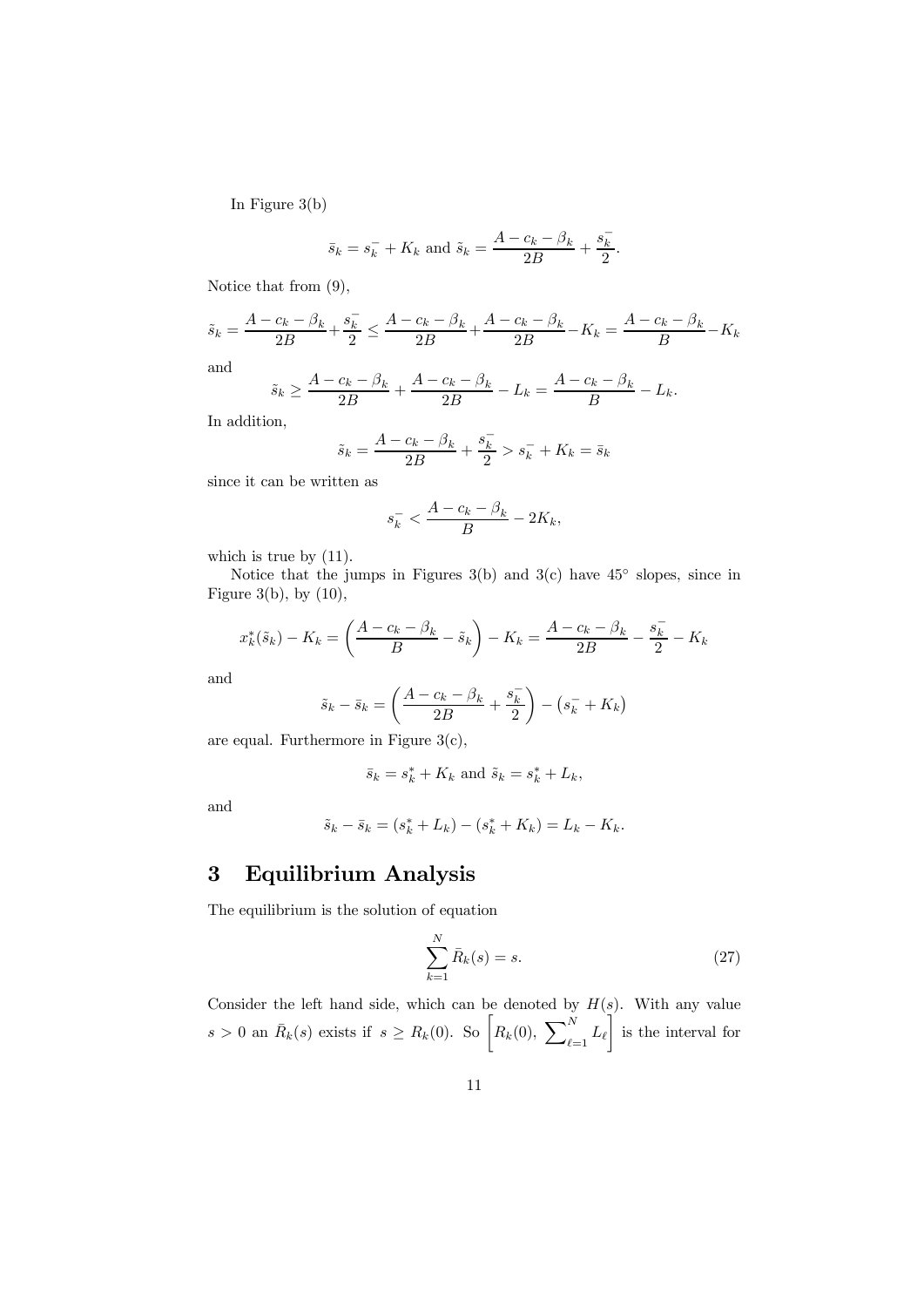s such that  $\bar{R}_k(s)$  is defined. So all  $\bar{R}_k(s)$  values exist if s is greater than or equal to the largest value of the left end points of these intervals. Clearly, at the minimal s value  $H(s) \geq s$ , since for at least one k, that minimal value equals s. At  $s = \sum_{\ell=1}^{N} L_{\ell}$ , the value of  $H(s)$  is below s, since for all k,  $\bar{R}_k(s) \le L_k$ . The only way of having no equilibrium is when the 45 degree line skips through a jump created by at least one function  $\bar{R}_k(s)$ .

We will next show that  $\sum_{k=1}^{N} \bar{R}_k(s)$  cannot have jumps with more than 45° slope. The simple structure of the best response function implies the following simple fact. Let  $s_A$  and  $s_B$  be two points of the domain of  $H(s)$  such that  $s_A < s_B$ , and let  $\bar{R}_B$  be the value of  $\bar{R}(s_B)$  or one of the values. Then there is a value  $\bar{R}_A$  of  $\bar{R}(s_A)$  such that  $\bar{R}_A \geq \bar{R}_B$ . Clearly the same holds if we add up some or all of the  $\overline{R}_k(s)$  functions. Let now  $g_1(s)$  be sum of some  $\overline{R}_k(s)$  functions and  $g_2(s)$  the sum of all others. We will show that the slopes of the jumps in  $g_1(s)$  ( $g_2(s)$ ) cannot increase by adding  $g_2(s)$  ( $g_1(s)$ ), that is, the slopes of the jumps of  $H(s)$  cannot acceed 45°. Consider now a jump of  $g_1(s)$  with points,  $(A, R_A)$  and  $(B, R_B)$  such that  $A < B$  and  $R_A < R_B$ . Let  $R'_B$  be a value of  $g_2(s)$ at  $s = B$ , so the corresponding point of  $g_1(s) + g_2(s)$  is  $(B, R_B + R'_B)$ . However there is a point  $(A, R'_A)$  on  $g_2(s)$  such that  $R'_A \geq R'_B$ , and the corresponding point on  $g_1(s) + g_2(s)$  is  $(A, R_A + R'_A)$ , so the hight of the jump between these points becomes

$$
(R_B + R'_B) - (R_A + R'_A) \le R_B - R_A,
$$

so the height of this new jump cannot be larger than that of the jump of  $g_1(s)$  in  $[A, B]$ , so its slope cannot be larger either. Therefore adding the best responses  $\overline{R}_k(s)$  the slope of their jumps cannot increase, so the 45° line must cross the curve of  $H(s)$  implying the existence of at least one equilibrium.

If all firms can be described by Figure  $3(a)$ , then there is a unique equilibrium. The next two examples show cases of a unique equilibrium and multiple equilibria.

**Example 1.** Assume  $N = 2$ ,  $A = 12$ ,  $B = 2$ ,  $a_k = 1$ ,  $c_k = 3$ ,  $\alpha_k = 1$ ,  $\beta_k =$ 7,  $K_k = 0.5$  and  $L_k = 2$  for both firms. In this case

$$
\sum_{k=1}^{2} L_k = 4, \ \frac{A - c_k - \alpha_k}{B} = 4, \ \frac{A - c_k - \alpha_k}{B} - 2K_k = 3,
$$

$$
\frac{A - c_k - \beta_k}{B} - 2K_k = 0, \ \frac{A - c_k - \beta_k}{B} - 2L_k = -3.
$$

The two best response functions are shown in Figure 4, from which it is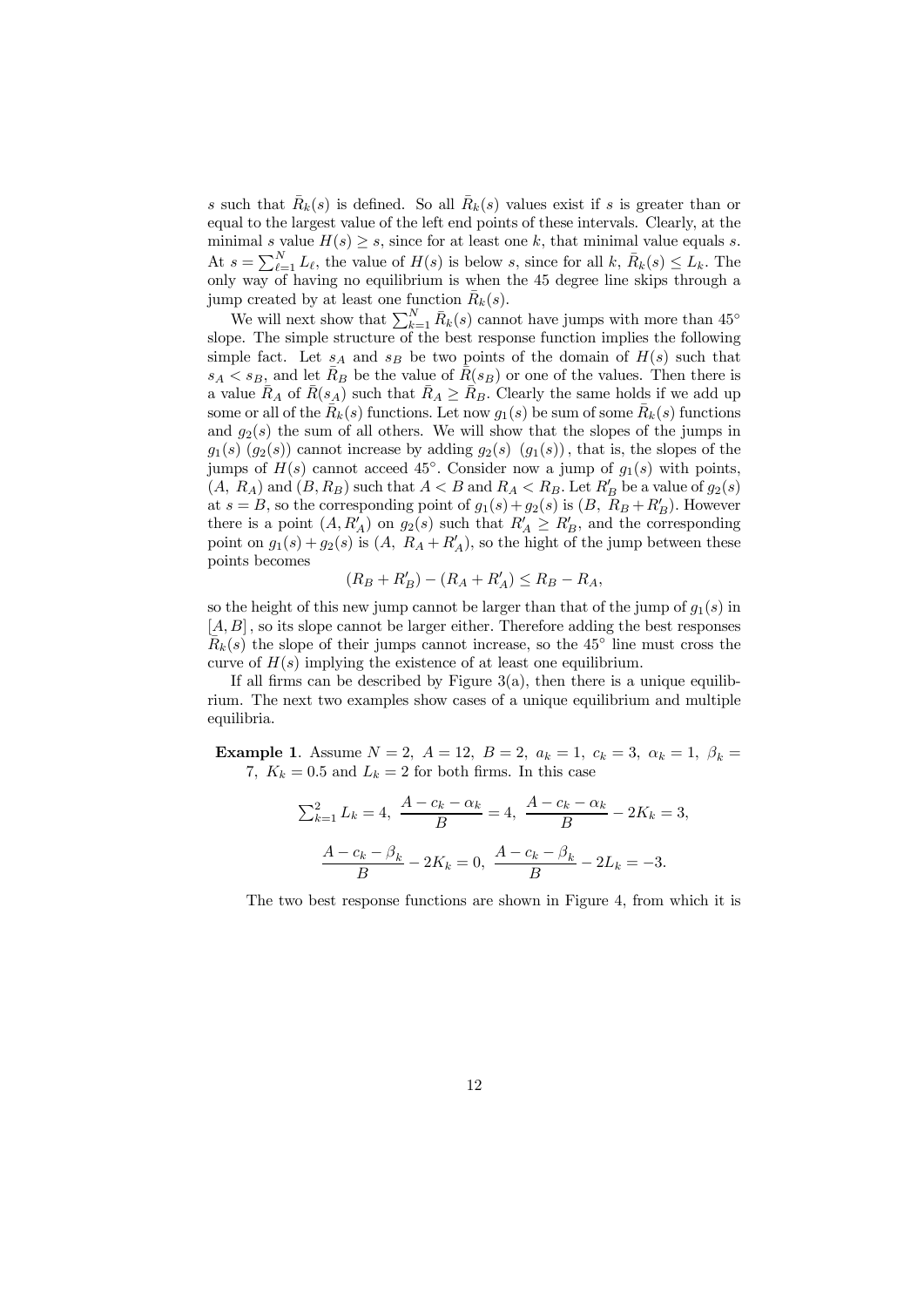clear that  $x_1 = x_2 = 0.5$  is the unique equilibrium.



Figure 4. Equilibrium in Example 1

**Example 2.** Assume again  $N = 2$ ,  $A = 14$ ,  $B = 2$ ,  $a_k = \alpha_k = c_k = 1$ ,  $K_k =$ 1,  $\beta_k = L_k = 2$ . Then

$$
\frac{A - c_k - \alpha_k}{B} = 6, \ \frac{A - c_k - \alpha_k}{B} - 2K_k = 4,
$$
  

$$
\frac{A - c_k - \beta_k}{B} - 2K_k = 3.5, \ \frac{A - c_k - \beta_k}{B} - 2L_k = 1.5,
$$

and

So

$$
s_k^- = s_k^* = 1.5.
$$

$$
R_k(s_k) = \begin{cases} 2 & \text{if } 0 \le s_k < 1.5, \\ \{1; 2\} & \text{if } s_k = 1.5, \\ 1 & \text{if } s_k > 1.5. \end{cases}
$$

Consider next the duopoly when both firms have the same parameters as given above. Their best responses are show in Figure 5, where  $\sum$ notice that  $\ell_{\neq k} L_{\ell} = 2$  for both firms. It is clear that  $x_1 = 1, x_2 = 2$  and  $x_1 = 2$ ,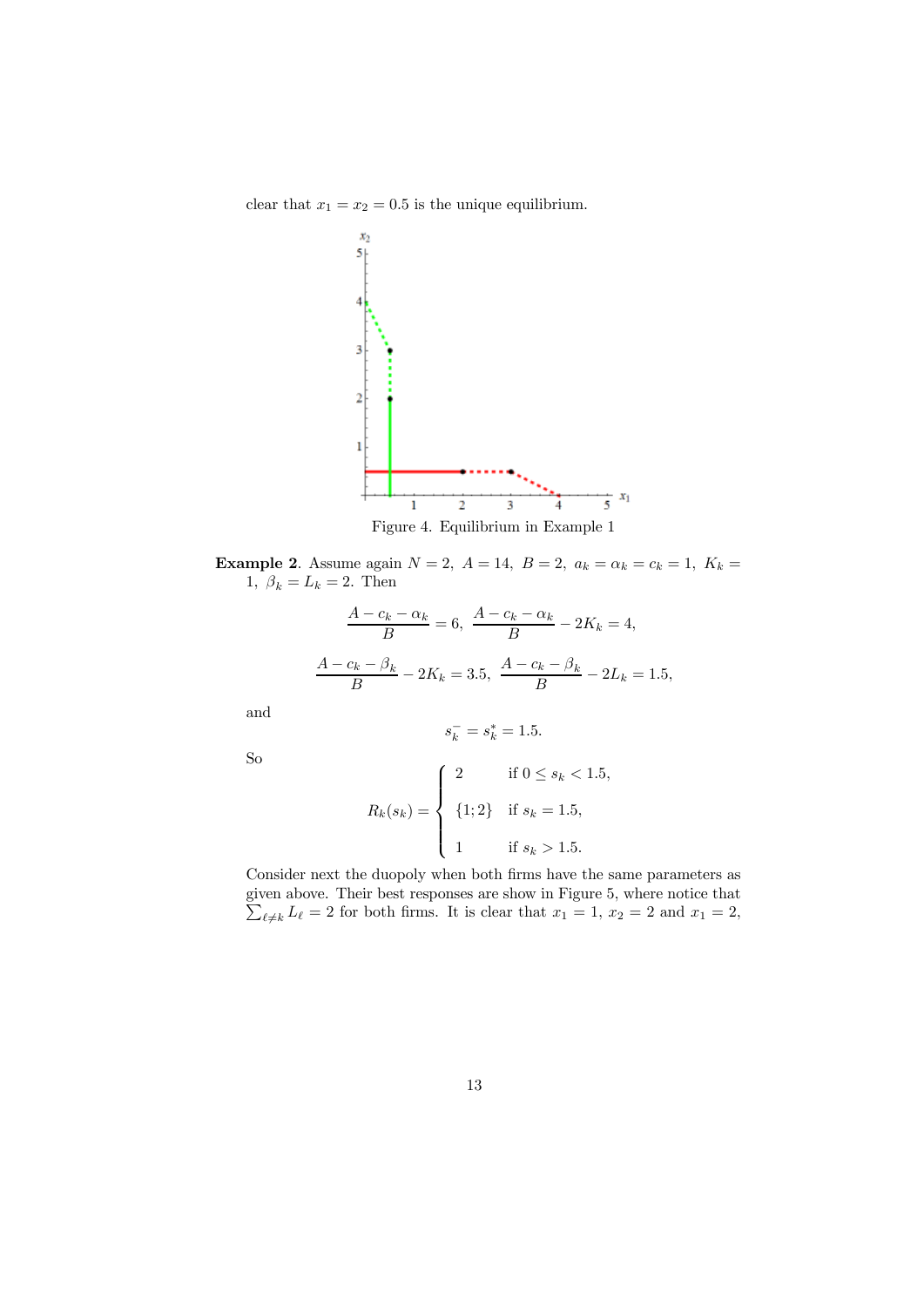$x_2 = 1$  are the two equilibria.



Example 3. We can redo the previous examples by using the best responses as functions of the total industry output.

(a) In the case of Example 1,

$$
\frac{A - c_k - \alpha_k}{B} = 4, \ \frac{A - c_k - \alpha_k}{B} - K_k = 3.5, \ \frac{A - c_k - \beta_k}{B} - K_k = 0.5, \ \frac{A - c_k - \beta_k}{B} - L_k < 0.
$$

Function  $\bar{R}_k(s)$  is shown in Figure 6. In a duopoly with the identical firms with the above parameters,

$$
\sum_{k=1}^{2} \bar{R}_k(s) = 2\bar{R}_k(s),
$$

and it is also shown with broken lines. It has a unique intersection with the 45<sup>°</sup> line at  $s = 1$  and since  $\bar{R}_k(1) = 0.5$ , the unique equilibrium is  $x_1 = x_2 = 0.5.$ 

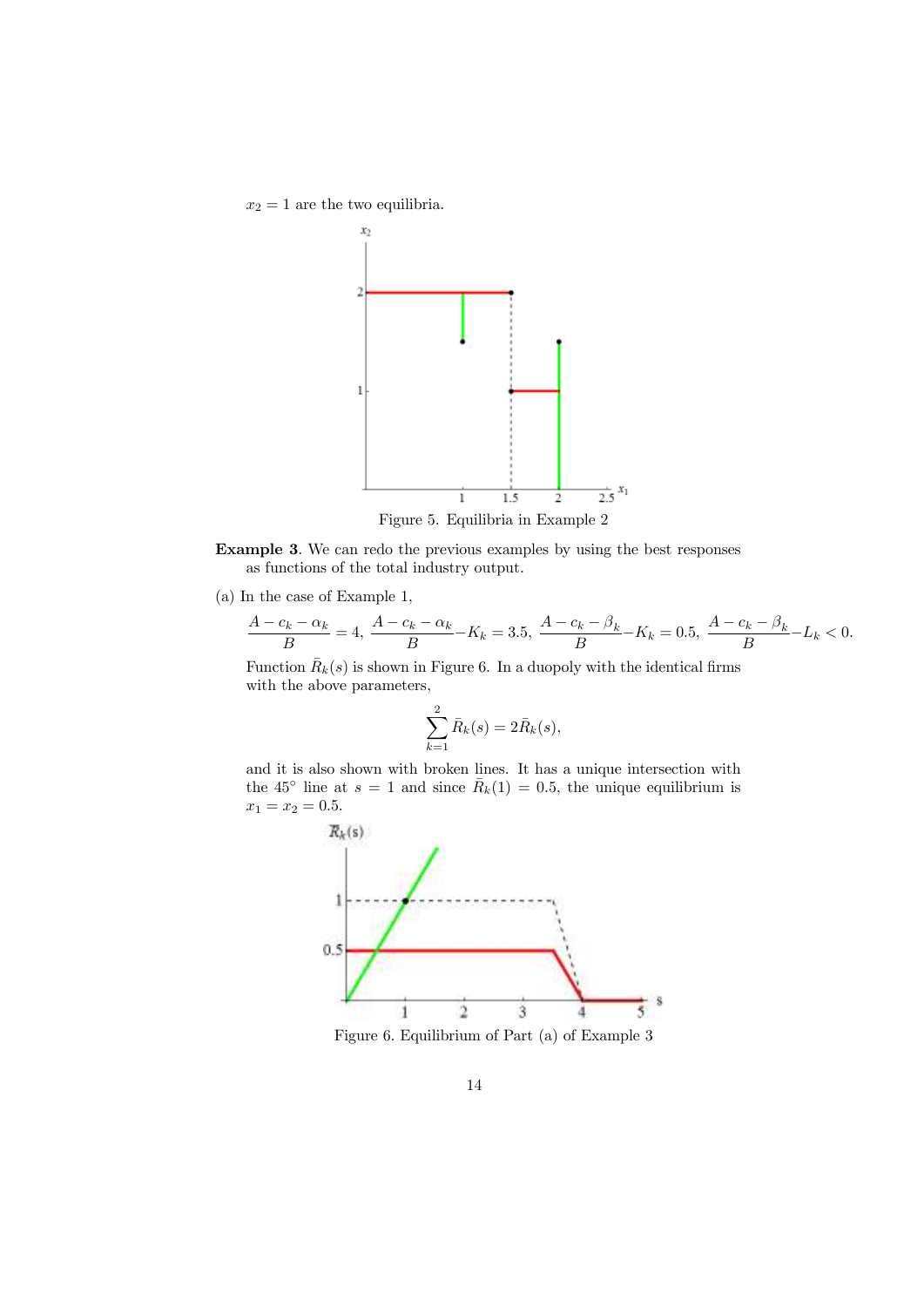(b) In the case of Example 2, the best response  $\bar{R}_k(s)$  is shown in Figure 7.



Figure 7. Best response  $\bar{R}_k(s)$  in Part (b) of Example 3

If the same kind of firms form a duopoly, then

$$
\bar{R}_1(s) + \bar{R}_2(s) = \begin{cases}\n4 & \text{if } 2 \le s < 2.5, \\
\{2, 3, 4\} & \text{if } 2.5 \le s \le 3.5, \\
2 & \text{if } s > 3.5.\n\end{cases}
$$

Since  $\bar{R}_k(s)$  is either 1 or 2 in the second case, the possible combinations for  $\bar{R}_1(s) + \bar{R}_2(s)$  are  $1+1$ ,  $1+2$ ,  $2+1$  and  $2+2$ .  $H(s) = \bar{R}_1(s) + \bar{R}_2(s)$  is shown in Figure 8, from which it is clear that  $s = 3$  is the unique solution. Notice that at  $s = 3$ , both  $\overline{R}_k(3) = 1$  and  $\overline{R}_2(3) = 2$  are feasible, so both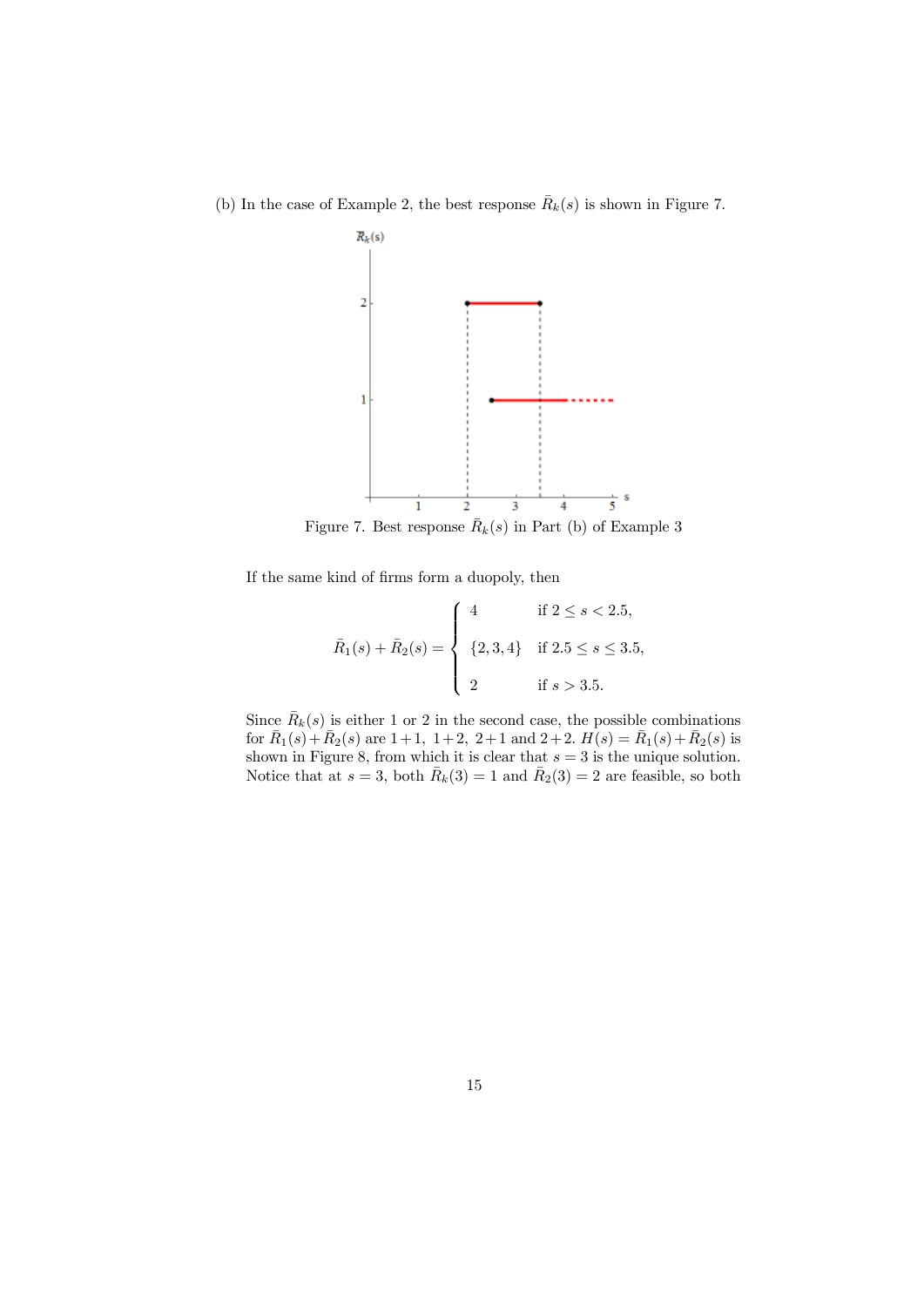$x_1 = 1, x_2 = 2$  and  $x_1 = 2, x_2 = 1$  are equilibria.



Figure 8. Equilibrium of Part (b) of Example 3

# 4 Conclusions

A modified N-firm single-product oligopoly without product differentiation was examined in which the payoff functions of the firms were discontinuous. The best responses of the firms were determined as functions of the outputs of the rest of the industry and then they were modified as functions of the total industry output. Based on these modified best responses the existence of at least one equilibrium was proved, and numerical examples showed the possibility of a unique as well as of multiple equilibria. The more general cases with nonlinear price and cost functions will be the subjects of our next research project.